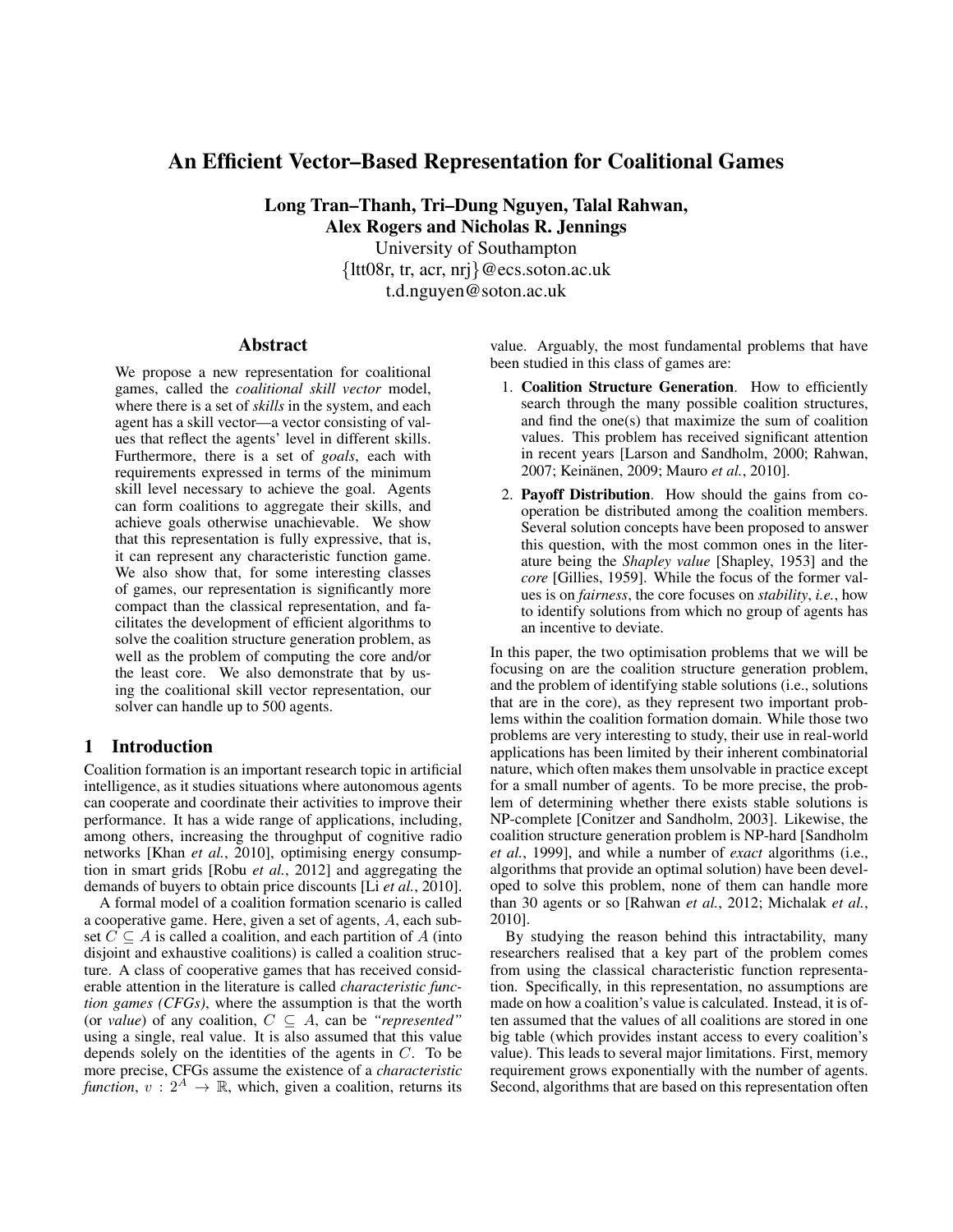cannot exploit any extra information that might be available about the way a coalition's value is computed. Consider, for example, a scenario where every coalition's value depends solely on the coalition's size. Such information can significantly reduce the difficulty of solving the aforementioned optimisation problems. Often, however, an algorithm designed to deal with the classical representation cannot readily and/or efficiently exploit such information. While at first glance it might appear that the most widely-applicable algorithms are those that place no assumption on the value function (because they can be applied with any function), in practice it turns out such algorithms are in fact the least applicable. This is because, by being too general, they lose the ability to scale. Those arguments form the rationale behind a line of research that focuses on developing alternative representations that can efficiently capture situations where the characteristic function has some structure [Conitzer and Sandholm, 2004; Ieong and Shoham, 2006; Elkind *et al.*, 2009; Ohta *et al.*, 2009]. In this context, an alternative representation should ideally have the following properties:

- Expressiveness: The ability to represent any characteristic function game. A representation with such an ability is said to be *"complete"* or *"fully expressive"*.
- Conciseness: The ability to represent certain classes of games "*concisely*", i.e., without the need to store all  $2^{|A|}$ values.
- Efficiency: The ability to facilitate the development of efficient algorithms for solving the aforementioned optimisation problems.

Against this background, we develop an novel representation, called the *coalitional skill vector* (CSV) model, where there is a set of*skills*in the system, and each agent has a *skill vector* a vector consisting of values that reflect its level at mastering different skills. Furthermore, there is a set of tasks, each with requirements expressed in terms of the minimum skill levels necessary to achieve the task. The set of skill vectors that satisfy these requirements are termed as *set of goals*. While an agent on its own might not possess the required skill level to achieve a particular task (i.e. to have its skill vector to be within the set of goals), the agents may form coalitions that are capable of achieving such tasks (because every coalition's skill vector is an aggregation of the skill vectors of its members). Put differently, by forming coalitions, the agents can jointly produce coalitions with skill vectors that are within the goal set. This is a generalization of *coalitional skill games* [Bachrach and Rosenschein, 2008], where an agent's possession of a skill, and a task's dependence on skill, are both represented using binary numbers. We argue that, by incorporating the level of mastering different skills, the model becomes more realistic. This generalization is discussed more formally in subsequent sections.

We analyse the skill vector representation, and show that:

- It is fully expressive, i.e., it can represent any characteristic function game;
- For certain classes of games, such as the coalitional skill games, it is significantly more concise than the classical representation;
- It facilitates the development of efficient algorithms to solve the coalition structure generation problem, as well as the problem of computing the core and/or the *least core* using a constraint generation linear programming technique;
- We empirically evaluate the efficiency of our representation and solver, and show that for certain classes of games (i.e., games with convex goal sets and piecewise– linear value functions), it can solve problems with 500 agents, while existing exact algorithms can only handle 30 agents or so.

The remainder of the paper is as follows. Section 2 provide the necessary background. Section 3 formally introduces our CSV model. Section 4 discusses the coalition structure generation issues in more detail, while Section 5 discusses the core-related issues. Section 6 concludes.

## 2 Background

In this section, we outline the main notation and definitions (Section 2.1), and then outline previous models that incorporated skills into coalitional games (Section 2.2).

### 2.1 Preliminaries

A *characteristic function game* (CFG) is a tuple  $CFG(A, v)$ , where  $A = \{1, \ldots, n\}$  is a set of agents and  $v : 2^A \to \mathbb{R}$  is a *characteristic function* that maps each subset, or *coalition*, of agents to a real number. A *coalition structure*, is a set of coalitions,  $CS \subseteq 2^A$  such that:

- $\bigcup_{C \in CS} C = A$ , and
- $C \cap C' = \emptyset$  for any  $C, C' \in CS : C \neq C'$ .

The set of all coalition structures over A will be denoted  $\mathcal{CS}^A$ . An *outcome* of a game is a pair,  $(CS, \mathbf{x})$ , where  $CS \in \mathcal{CS}^A$  is a coalition structure, and  $\mathbf{x} = (x_1, \dots, x_n)$  is a *payoff vector*, which specifies how the value of each coalition  $C \in CS$  is distributed among its members, *i.e.*,  $x_i$  specifies the payoff of agent *i* in CS. An outcome must satisfy  $x_i \geq 0$  for all  $i =$  $1, \ldots, |CS|$ , and satisfy  $\sum_{i \in C} x_i = v(C)$  for all  $C \in CS$ .

Definition 1 *Given a characteristic function game,*  $CFG(A, v)$ *, the* coalition structure generation (CSG) problem *is the problem of finding a coalition structure in:*  $\arg\max_{CS\in\mathcal{CS}^A}\sum_{C\in CS}v(C)$ 

Definition 2 *The* core *of a characteristic function game,*  $\sum_{i \in C} x_i \ge v(C)$  *for any*  $C \subseteq A$ *. Similarly, the*  $\varepsilon$ -core *is the*  $CFG(A, v)$ *, is the set of all outcomes,*  $(CS, x)$ *, that satisfy one that satisfies*  $\sum_{i \in C} x_i \ge v(C) - \varepsilon$  *for any*  $C \subseteq A$ *.* 

An outcome in the core is said to be *"stable"* since no agent has an incentive to deviate from it. Unfortunately, there are cases where the core happens to be empty. As for the  $\varepsilon$ -core, it is always non-empty given a sufficiently large value of  $\varepsilon$ . Of course, in practice we are usually interested in finding the smallest value of  $\varepsilon$  such that the  $\varepsilon$ -core is non-empty. The corresponding ε-core is called the *least core*. More formally:

Definition 3 *Given a characteristic function game, CFG* $(A, v)$ *, if we define*  $\varepsilon^*$  *as follows:* 

 $\varepsilon^* = \inf \{ \varepsilon \mid \varepsilon\text{-core of } (A, v) \text{ is non-empty} \},$ 

*then the least core of*  $CFG(A, v)$  *is defined as*  $\varepsilon^*$ -core.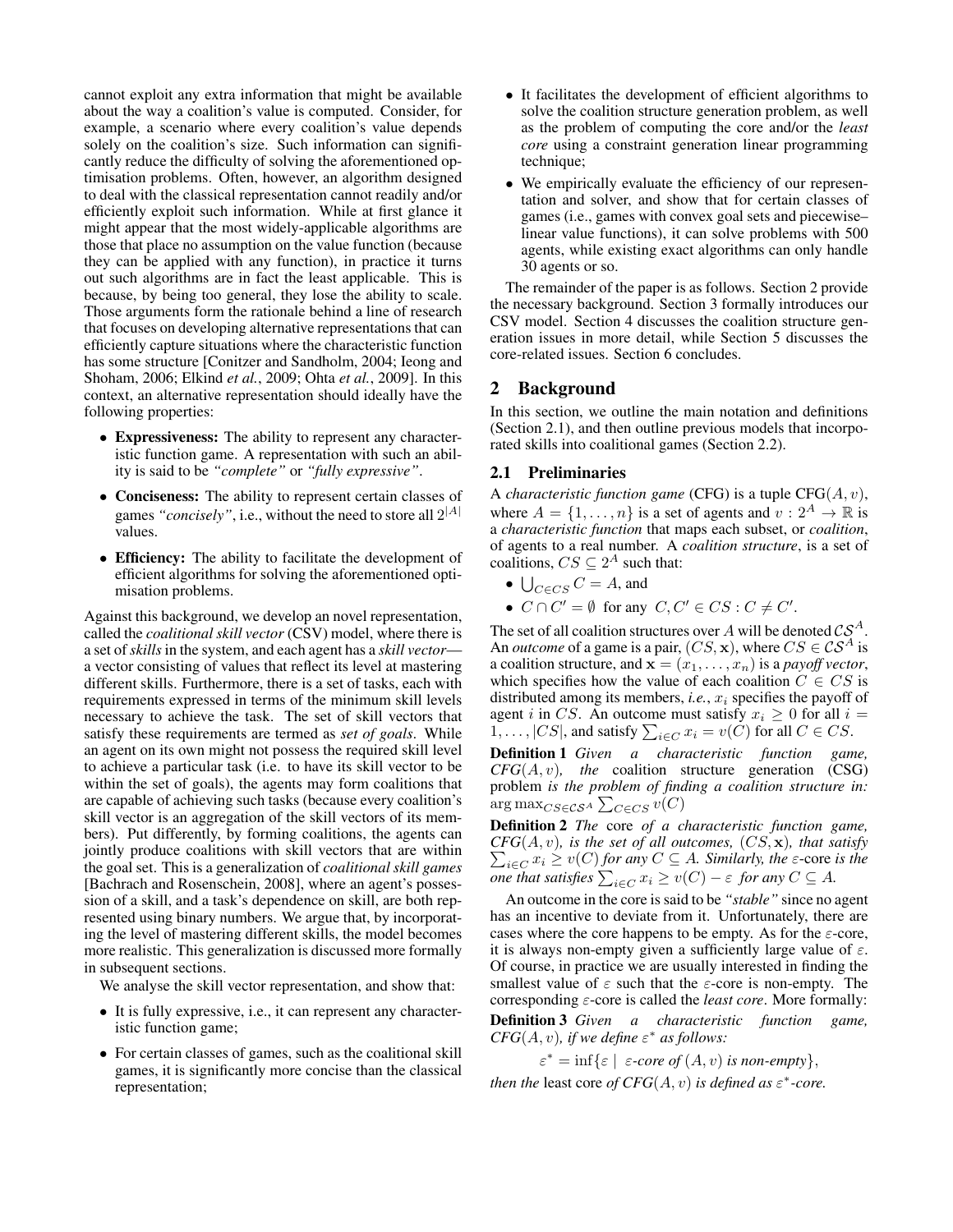#### 2.2 Skills & Coalitional Games

In this subsection, we briefly outline previous models that incorporated skills into coalitional games. To this end, Ohta *et al.* [2006] proposed a model where there is a set of skills, S, and each agent  $i \in A$  has a subset of those skills,  $S^i \subseteq S$ . Moreover, there is a skill-value function  $u: 2^S \to \mathbb{R}$  which assigns a real value to every subset of skills. The value of a coalition,  $C \subseteq A$ , is then equal to:  $u(\cup_{i \in C} S^i)$ .

Bachrach and Rosenschein [2008] incorporated into this model a set of tasks, T. Each task,  $t \in T$ , has a skill requirement  $S^t \subseteq S$ . A coalition  $C \subseteq A$  can achieve a task t if it has all the required skills, i.e., if  $S^t \subseteq \bigcup_{a_i \in C} S^{a_i}$ . A task-value function,  $w: 2^T \to \mathbb{R}$ , specifies the payoff that can be obtained by a coalition when it achieves a given subset of tasks. The value of a coalition  $C$  is then given by

$$
v(C) = w({t | St \subseteq \cup_{a_i \in C} S^{a_i}}).
$$

Such games are known as *coalitional skill games* [Bachrach and Rosenschein, 2008]. Given special classes of these games (e.g., the class where  $w(T') = |\tilde{T}'|$  for any  $T' \subseteq T$ ), the authors studied the computational complexity of several problems, such as: (1) calculating the core, (2) testing whether the core is empty, and (3) computing the Shapley value.

In a follow-up publication, Bachrach *et al.* [2010] studied the coalition structure generation problem in coalitional skill games. They showed that the problem can be solved in time polynomial in the number of agents and skills, but exponential in the number of tasks and in the treewidth of a certain, graphical representation of the agents' skills. This implies that the CSG problem is still computationally expensive within the formulation of coalitional skill games.

Our model is a generalization of coalitional skill games; it relaxes the assumption that the dependence between skills and tasks is a binary relation between  $S$  and  $T$ . Instead, this dependence is represented in our model as a mapping from  $S \times T$  to R. This is formalised in the following section.

### 3 The Coalitional Skill Vector Game Model

In this section, we introduce our model—the coalitional skill vector games—and demonstrate that it is fully expressive, concise, and efficient.

Let  $\text{CSV}(A, m, \{r_i\}, f)$  denote a coalitional skill vector model as follows. Let  $1, 2, \ldots, n \in A$  denote the agents within the system, where  $n$  is the number of agents. We assign an m dimensional *skill vector*  $r_i = (r_{i1}, \ldots, r_{im})$  to agent *i*, where the value  $r_{ij} \in \mathbb{R}$  represents agent *i*'s level at mastering skill  $j$ . Here, m denotes the number of skills we take into account within our model. Furthermore, for any agents i and k, if  $r_{ij} < r_{kj}$  then we say that agent k is better than agent i at skill j. Let  $\mathbf{R} \in \mathbb{R}^{m \times n}$  be the skill matrix with columns  $r_i$  and row  $r_j$ .

Let  $C \subseteq \{1, 2, ..., n\}$  denote a coalition of agents. Then the skill vector of  $C$  is the sum of skill vectors of agents from  $C$  (i.e., the superposition of the corresponding vectors). That is, we have  $r(C) = \sum_{i \in C} r_i$ , where  $r(C)$  is the skill vector of coalition C. In addition, let  $d(\mathbf{r}_1, \mathbf{r}_2)$  define the distance between skill vectors  $r_1$  and  $r_2$  in some norm L.

The agents' goal is to achieve a number of given tasks  $T' \subseteq T$ . To do so, the agents have to meet certain skill level

requirements, that can be expressed as a set of skill vectors G. Put differently, let  $G \subseteq \mathbb{R}^m$  denote the set of skill vectors that are suitable for successfully achieving the aforementioned tasks. For the sake of simplicity, hereafter we refer to G as the set of *goals*. In other words, the agents' *"goal"* is to (collectively) reach a certain level of skills that is sufficient to achieve certain tasks. With the use of  $G$ , we define the value of coalition C's skill vector as follows:

$$
v\left(\mathbf{r}(C)\right) = f\left(d\left(\mathbf{r}(C),\mathbf{G}\right)\right),\tag{1}
$$

where  $d(\mathbf{r}(C), \mathbf{G}) = \min_{\mathbf{g} \in \mathbf{G}} d(\mathbf{r}(C), \mathbf{g})$  is the distance of  $r(C)$  from G, and  $f : \mathbb{R}^+ \cup \{0\} \to \mathbb{R}$  is a value function of d. The intuition behind the CSV model is that each agent is represented by its own skill vector, which reflects the skill level of the particular agent. By forming coalitions, these skill values are added together. A coalition formation is then motivated by the desire of agents to get into the goal set. The coalition's value is defined as a function over the distance of the coalition's skill vector and  $G$ .

Given the described model, we show that the CSV game representation is fully expressive. That is, it is equivalent to that of the class of CFG (i.e., characteristic function games). Thus, for any instance of CFG defined in Section 2, there exists a skill vector model that is identical to the CFG. This is guaranteed by the following theorem:

Theorem 1 *For any instance of CFG, there exists an equivalent skill vector game CSV on the same set of agents* A*, where for any feasible coalition*  $C \subseteq CFG$ ,  $v_{CSV}(\mathbf{r}(C))$  *is equal to the value of S within CFG (i.e.,*  $v_{CFG}(C)$ *).* 

Proof sketch: Consider a skill vector model M where for any pair of agents  $i, j$ , the corresponding skill vectors are orthogonal, that is,  $r_i r_j = 0$ . Given this, for any coalition  $C, r(C)$  is unique. This implies that there exists a vector  $g \in \mathbb{R}^m$  such that  $d(\mathbf{r}(C), \hat{g})$  is unique for each coalition C. We set the set of goals  $\vec{G}$  to be  $\{g\}$ . Now, we define f as follows: for each C, we have  $f(\overline{d}(r(C), g)) = v(C)$ , where  $v(C)$  is the value of coalition C given in the coalition formation game  $CFG.$ 

We now turn to the discussion of the model's conciseness. Arguably, in many realistic situations, the set of goals  $G$  and the value function  $f$  naturally happen to be concise (i.e., can be expressed in a closed form). In particular, in many cases, the set of goals is typically convex (e.g., each skill has to satisfy some thresholds), and thus, can be expressed in a closed form (e.g., with a set of constraints that have to be satisfied). In addition, the value function is typically piece–wise linear, polynomial, or exponential (or a combination of these) with a finite number of "pieces" (for more details, see, e.g., Khan *et al.* 2010, Robu *et al.* 2012, or Li *et al.* 2010). Given this, within these situations, we only need the set of each agent's skill vector and the closed formulae of the value function and set of goals to describe the CSV model. This type of representation is indeed significantly more concise, compared to the original CSF model, as it does not need all the  $2^{|A|}$  coalition values for description.

## 4 Coalition Structure Generation in CSVs

Given the CSV model above, we now turn to the discussion of the computational efficiency of the model. To do so, we fo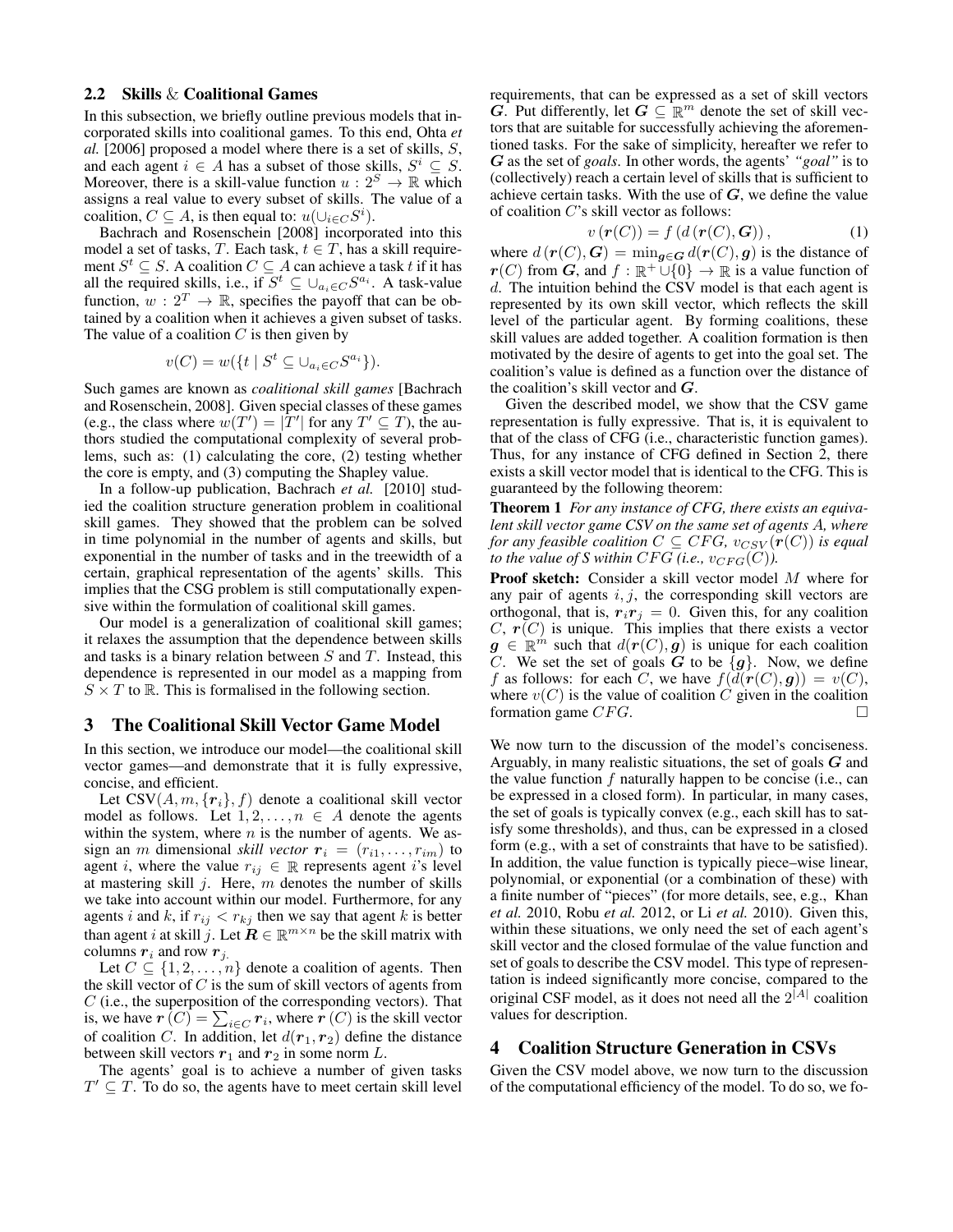cus in this section on the coalition structure generation (CSG) problem in CSVs. In particular, we show that the CSG problem with the CSV model naturally lends itself to a mixed integer linear programming (MILP) problem. However, this MILP model is still computationally expensive, as it has to deal with an exponential number of constraints. To overcome this issue, we propose our constraint generation based method in Section 4.1, and demonstrate its computational efficiency in Section 4.2.

Note that there are  $2^n$  possible coalitions in a characteristic function game with  $n$  agents. Let these coalitions be  $C_1, C_2, \ldots, C_{2^n}$  and let  $A = \{1, \ldots, n\}$  be the grand coalition. Let  $A \in \mathbb{R}^{n \times 2^n}$  be a matrix with element  $a_{ij}$  in row i, column j, that indicates whether agent i is in coalition  $C_i$ . Let  $a_j = (a_{1j}, \dots, a_{nj})^t$  be the j column of A. For convenience in notation, we denote  $v_j \equiv v(a_j) \equiv v(C_j)$  as the payoff of coalition  $C_j$ .

In the coalition structure generation (CSG) problem, we want to divide the agents into a disjoint set of coalitions. Thus, each agent will appear in at most one coalition, such that the total value the coalitions is maximized. Let  $x =$  $(x_1, x_2, \ldots, x_{2^n})$  be a vector of binary variables that indicate whether coalitions  $C_1, C_2, \ldots, C_{2^n}$  are in the coalition structure. Then the set of feasible coalition structures is:

$$
\mathcal{X} = \left\{\boldsymbol{x} \mid \boldsymbol{A}\boldsymbol{x} \leq \boldsymbol{e}, \ \boldsymbol{x} \in \{0,1\}^{2^n}\right\},
$$

where  $e$  is a column vector with all elements equal to one<sub>th</sub> The total value of a coalition structure x is  $v<sup>T</sup>$ one, The total value of a coalition structure x is  $v^T x = \sum_{j=1}^{2^n} x_j v_j$ . The CSG problem can be formulated as a MILP problem as follows:

$$
\textbf{CSG}:=\max_{\bm{x}\in\mathcal{X}}\qquad \bm{v}^T\bm{x}.
$$

This MILP is very difficult to solve as it has an exponentially large number of binary variables. Instead, we aim to solve its linear relaxation version, i.e., allowing  $x_i$  to be fractional. Being able to efficiently solve the relaxed version, we can then use standard branch–and–bound techniques to find the exact optimal solution of the original LP. The LP relaxation problem can be described as follows:

$$
\begin{aligned} \mathbf{CSG}_{\mathbf{r}} &:= \max_{\mathbf{x}} \qquad \mathbf{v}^T \mathbf{x}, \\ s.t. \qquad \mathbf{Ax} \leq \mathbf{e}, \ \mathbf{x} \geq 0, \end{aligned}
$$

where the constraint  $x \leq 1$  can be ignored because the constraint  $Ax \leq e$  has already enforced this. Notice, however, that the LP problem is not easy to solve in general because of the exponentially large number of decision variables. We will, however, show how to exploit the special structure of the CSV game to solve the LP relaxation problem efficiently for reasonably large games.

## 4.1 A Constraint Generation Method for  $\mathrm{CSG}_r$

We formalise the dual of  $\mathbf{CSG}_r$  as follows:

$$
\begin{aligned}\n\mathbf{CSG}_{\mathbf{rd}} &:= \min_{\mathbf{y} \ge 0} & e^t \mathbf{y}, \\
& s.t. & \mathbf{a}_j^t \mathbf{y} \ge v_j, \ \forall j \in 1, \dots, 2^n. \end{aligned} \tag{2}
$$

The dual problem contains a decision variable  $y \in \mathbb{R}^n$  and an exponentially large number of constraints which make high computational cost. However, it is interesting to observe that typically only a small number of constraints are tight at the optimal solution [Desaulniers *et al.*, 2005]. This means the remaining non-binding constraints can be removed without changing the optimal solution. This leads to the very popular *constraint generation* method (see, for example, [Desaulniers *et al.*, 2005]) in the operations research literature, where we start with a relaxed problem of  $CSG_{rd}$  with a small set of constraints and then keep introducing violating constraints to the relaxed problem until all the constraints are satisfied. At that point, the optimal solution of the relaxed problem is also the optimal solution of the original problem. Formally, the constraint generation method for solving  $\mathrm{CSG}_{\mathrm{rd}}$  is:

Initialization step: Starting with any initial weight vector  $\boldsymbol{y}^{(0)}\geq 0,$  set the initial relaxed constraint set  $\mathcal{J}^{(0)}\equiv\boldsymbol{I}$  as the identity matrix of size  $(n \times n)$  and set  $k = 0$ .

#### Iterative steps:

1. Solve the constraint generation problem:

$$
\boldsymbol{w}~=~\operatornamewithlimits{argmin}_{\boldsymbol{z} \in \{0,1\}^n}~~\left[\boldsymbol{z}^t \boldsymbol{y}^{(k)} - v(\boldsymbol{z})\right].
$$

- 2. If  $w^t w^{(k)} v(w) \geq 0$ , terminate the algorithm (because we have already found the optimal solution  $y^{(k)}$ ). Otherwise, add  $w$  to the relaxed constraint set, i.e.,  $\mathcal{J}^{(k+1)}=\{\mathcal{J}^{(k)},\bm{w}\}.$
- 3. Set  $k = k + 1$  and solve the **relaxed problem**:

$$
\bm{y}^{(k)}\ =\ \ \operatornamewithlimits{argmin}\limits_{\bm{y}\geq 0, \bm{z}^t\bm{y}\geq v(\bm{z}), \forall \bm{z}\in\mathcal{J}}\ \ \bm{e}^t\bm{y}.
$$

4. Go back to step 1.

In step 1, we find a coalition that violates constraint  $(2)$ mostly for the given proposal  $y^{(k)}$ . Here, a coalition is characterised by a binary indicator vector z where  $z_i = 1$  if agent i is in the coalition and  $z_i = 0$  otherwise. In step 2 we check the optimality condition. If the worst coalition does not violate (2) then all other coalitions satisfy this constraint and hence  $y^{(k)}$  is an optimal solution of  $\mathbf{CSG_{rd}}$ . Otherwise, we introduce the newly generated constraint  $w^t y - v(w) \geq 0$  to the relaxed problem. In step 3, we solve the updated relaxed problem to obtain a new proposal  $y^{(k)}$  before going back to step 1.

Notice that the relaxed problem is a LP with smaller size and is easy to solve. The key, and often difficult, part for a successful constraint generation algorithm is the ability to generate violating constraints efficiently. We will show that this is indeed the case in the CSV game with various forms of the value functions as follows:

$$
v(z) = K - \min_{g \in G} \|\mathbf{R}z - g\|,
$$

where  $Rz = \sum_{i} z_i r_i \equiv r(C)$  is the aggregated skill of coalition  $C$  and  $K$  is some appropriate constant such that  $v(\emptyset) = 0$ . The distance  $d(\mathbf{r}(C), \mathbf{G})$  can be measured in various norms such as  $L_1, L_2, L_Q$  and  $L_{\infty}$ . In this case, the constraint generation problem  $min_{\mathbf{z} \in \{0,1\}^n}$   $[\mathbf{z}^t \mathbf{y}^{(k)} - v(\mathbf{z})]$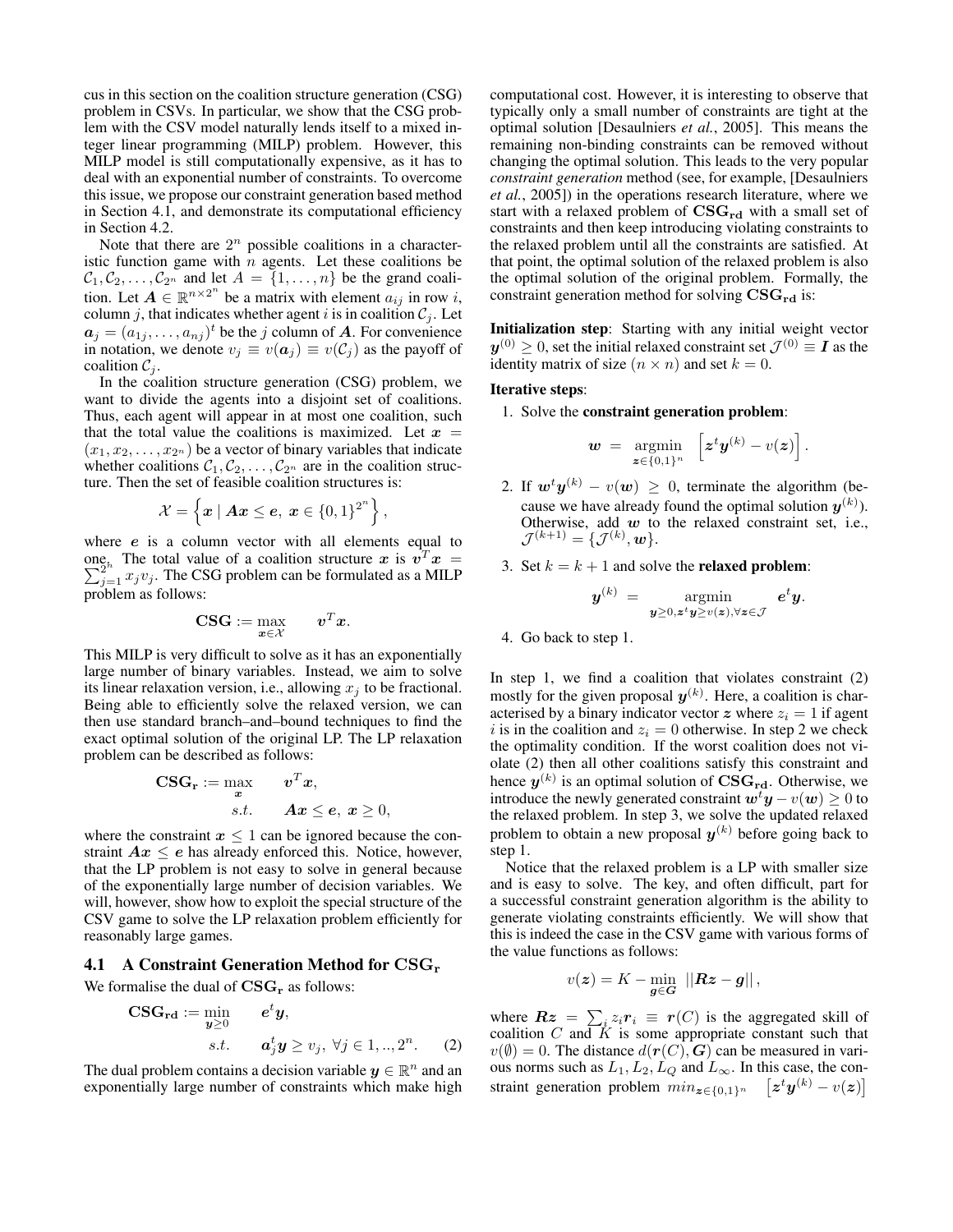

Figure 1: Numerical results for finding optimal fractional coalition structure generation of the CSV games.

can be reformulated as:

$$
\min_{\boldsymbol{z}\in\{0,1\}^n} \boldsymbol{z}^t \boldsymbol{y}^{(k)} + \left[\min_{\boldsymbol{g}\in\boldsymbol{G}} \|\boldsymbol{R}\boldsymbol{z}-\boldsymbol{g}\| - K\right],
$$

which is equivalent to

$$
\textbf{CG} := \min_{\boldsymbol{z} \in \{0,1\}^n, \boldsymbol{g} \in \boldsymbol{G}} \boldsymbol{z}^t \boldsymbol{y}^{(k)} + ||\boldsymbol{R}\boldsymbol{z} - \boldsymbol{g}||\,,
$$

by combining the two minimisation operators. Notice that the objective function is convex on  $(z, g)$ . In fact, if the distance  $d(\mathbf{r}(C), \mathbf{G})$  is measured in  $L_1$  or  $L_{\infty}$  norms, then the problem can be reformulated as a mixed integer linear programming problem. This also applies to any piece-wise linear functions of the following form:

$$
v(\boldsymbol{z}) = K - \max_{l \in 1, \dots, L} \left( a_l \min_{\boldsymbol{g} \in \boldsymbol{G}} \|\boldsymbol{R}\boldsymbol{z} - \boldsymbol{g})\| + b_l \right).
$$

We will demonstrate these results with the  $L_1$  distance measure.<sup>1</sup> To this end, in the  $L_1$  norm case, we have  $v(z) =$  $K - \min_{g \in \mathbf{G}} \sum_{j=1}^{m} |\mathbf{r}_j \mathbf{z} - g_j|$  with  $\mathbf{r}_j$  is the j-row of the skill matrix  $R$ . The constraint generation problem becomes:

$$
\min_{\bm{z}\in\{0,1\}^n,\bm{g}\in\bm{G}}\qquad \bm{z}^t\bm{y}^{(k)}+\sum_{j=1}^m|\bm{r}_j.\bm{z}-g_j|\,.
$$

Let  $\delta_j = |\mathbf{r}_j \mathbf{z} - g_j|$ , the problem can be reformulated as:

$$
\min_{\mathbf{z}, \delta, \mathbf{g}} \qquad \mathbf{z}^t \mathbf{y}^{(k)} + \sum_{j=1}^m \delta_j,
$$
\n
$$
s.t. \qquad \delta_j \ge \mathbf{r}_j \mathbf{z} - g_j, \ \forall j \in 1, ..., m
$$
\n
$$
\delta_j \ge -\mathbf{r}_j \mathbf{z} + g_j, \ \forall j \in 1, ..., m
$$
\n
$$
\mathbf{z} \in \{0, 1\}^n, \mathbf{g} \in \mathbf{G}.
$$

This is a MILP and thus, is typically NP-hard. However, in the following subsection we will show numerically that CPLEX—a state-of-the-art MILP solver—can solve the CSV game very efficiently for many instances with up to 500 agents. e an approximated solution is sufficient.

#### 4.2 Numerical Results

We perform numerical tests on the algorithm for various settings using the  $L_2$  measure.<sup>2</sup> In this case, problem CG

is equivalent to a mixed integer second order cone problem [Drewes and Ulbrich, 2009]. We vary the number of agents  $n$  between 100 and 500 while fixing the skill dimension  $m$  at 5 (other values of dimension show similar results). In each test, we generate the skill vectors uniformly, i.e.,  $r_{ij} \sim U[0, 1]$ . For each fixed *n*, we generate K random instances of the problem so that we can test the robustness of the algorithm when varying the data.<sup>3</sup>. The goal set  $G$  is fixed as  $G = \{g : g_j \ge 1\}$ <sup>4</sup>. This type of goal set, we argue, is natural in many real–world applications, as it represents the requirement that in order to achieve a goal, an agent (or a coalition of agents) has to satisfy a set of minimal skill levels.

Figure 1 shows the performance of the constraint generation algorithm. In particular, the red lines depict the median values, the boxes represent the 75−25 percentiles, and the red crosses are the outlier values. Sub-figure (A) shows the number of iterations the algorithm takes. This is also the number of constraints the algorithm generates in addition to  $n$  initial constraints. For a problem with 500 agents, the number of additional constraints generated is around 750. This means instead of solving a large LP with  $2^{500}$  constraints, we only need to solve 750 smaller LPs, each with the number of constraints varying between 500 and 1250. It is interesting to note that the number of constraints generated, and hence the number of small LPs involved, grows linearly with the number of agents. Sub-figure (B) shows the time taken in each iteration for solving both the relaxed LP and for solving the constraint generation problem CG. Overall, there is a linear trend in the computational time as the number of agents increases. Sub-figure (C) shows the total computational time taken by the algorithm. This is equal to the product of the number of iterations and the computational time for each iteration. There is a quadratic trend in the total time as the number of agents increases. The algorithm took less than an hour to solve the largest instances with 500 agents<sup>5</sup>.

<sup>4</sup>It is easy to extend the calculations to problem instances with other convex goal sets, such as cones, or hyperplanes.

<sup>5</sup>All the numerical tests appearing in this paper are performed on a personal computer, Intel $\circledR$  Xeon $\circledR$  CPU W3520 @2.67GHz with 12GB RAM and under Windows 7 operation system. The code was written and tested on Matlab R2012a.

<sup>&</sup>lt;sup>1</sup>We can easily extend our results to models with other norms such as  $L_2$  or  $L_{\infty}$  and for piece-wise linear functions.

<sup>&</sup>lt;sup>2</sup>We have also used other norms, such as  $L_1$  and  $L_{\infty}$ , and the results are similar from a broad view.

<sup>&</sup>lt;sup>3</sup>We set  $K = 20$  for  $n = 20$ ,  $K = 50$  for  $n = \{100, 200, 300\}$ , and  $K = 10$  for  $n = 500$ . We run the Matlab function *rand('state',k)* with the random seed  $k$  varying between 1 and  $K$  for the  $K$  corresponding random instances before generating the random skill vectors. These fixed seeds are used for convenient replication and testing of these instances in the future.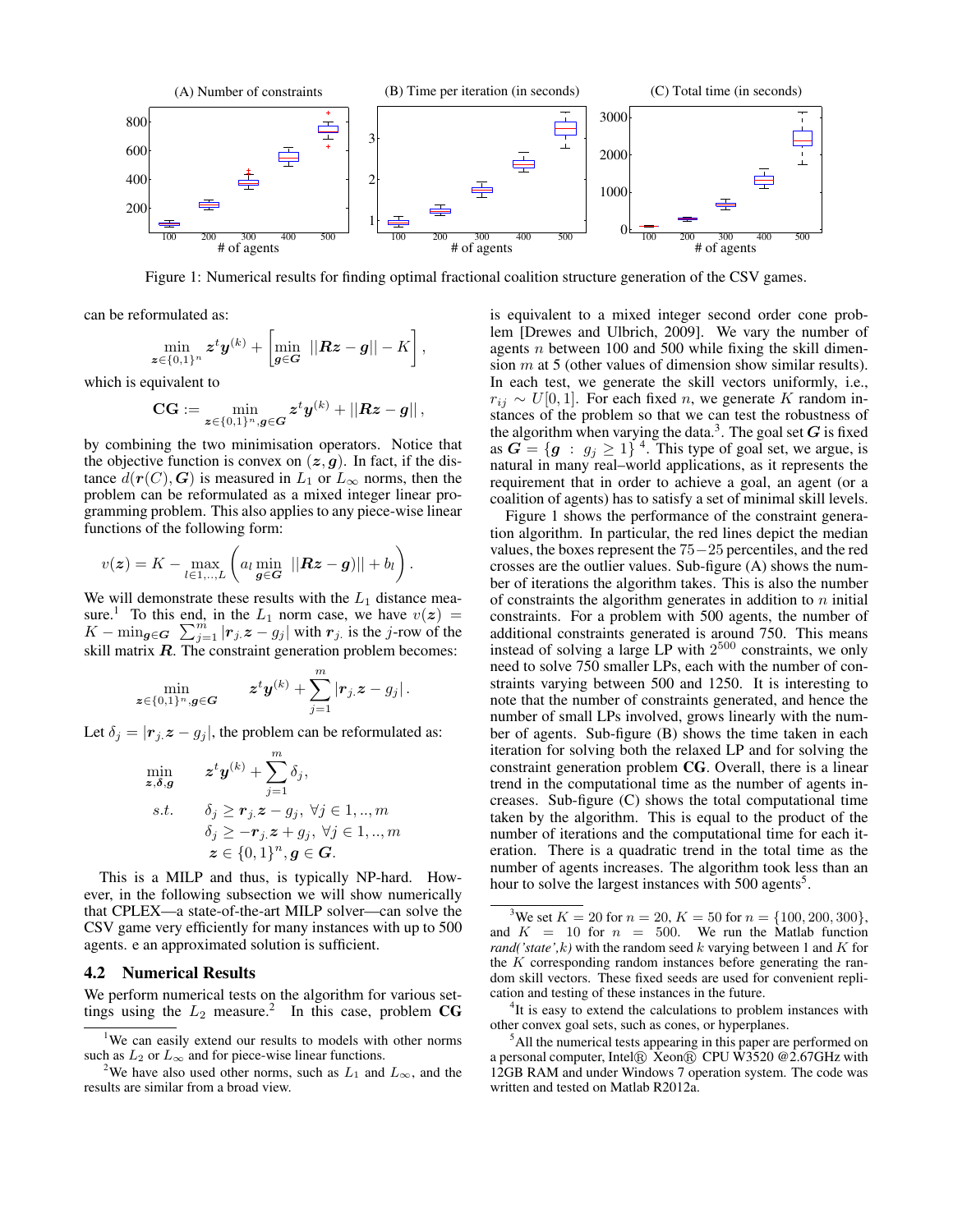

Figure 2: Numerical results for finding the least core of the CSV games.

### 5 Stable Payoff Distribution in CSVs

In this section, we present the computational method for finding the core and the least core in CSV games. To this end, we denote the core of a games as:

$$
Core = \left\{ \boldsymbol{y} \mid \boldsymbol{a}_j^t \boldsymbol{y} \geq v(\boldsymbol{a}_j), \ \forall j \in 1, ..., 2^n, \boldsymbol{e}^t \boldsymbol{y} = v(A) \right\}.
$$

A solution in the core can be found by finding a feasible solution in polyhedron Core. We notice that this constraint set is very similar to the feasible set of the  $CSG_{rd}$  problem defined in section 4, i.e., it also includes the same exponential set of constraints  $a_j^t\mathcal{y} \geq v(\boldsymbol{a}_j), \ \forall j \in 1,..,2^n.$  Therefore, we can apply the same constraint generation technique to find a feasible solution (by optimising any arbitrary linear function). Note, however, that the core contains an additional constraint,  $e^t\boldsymbol{y}=v(A)$ , that requires the total share of all the agents to be equal to the payoff that the grand coalition can achieve. This additional restriction might result in the core being empty. Hence, we focus on finding a solution within the least core, which can be formalised as follows:

$$
\begin{aligned}\n\mathbf{LC} &:= \min_{\mathbf{y}, \varepsilon} & \varepsilon, \\
\text{s.t.} & \mathbf{a}_j^t \mathbf{y} + \varepsilon \ge v(\mathbf{a}_j), \ \forall j \in 1, \dots, 2^n, \\
& \mathbf{e}^t \mathbf{y} = v(A).\n\end{aligned}
$$

The least core is always non-empty because we can choose large enough  $\varepsilon$  such that the constraint set is non-empty. To solve LC, we can apply the same constraint generation method for solving  $\mathbf{CSG}_{\mathrm{rd}}$  as follows:

Initialization step: Start with any initial weight vector  $(\mathbf{y}^{(0)}, \varepsilon^{(0)})$  such that  $e^t \mathbf{y} = v(A)$ , set the relaxed constraint set  $\mathcal{J}^{(0)} = \mathbf{I}$  and set  $k = 0$ .

### Iterative steps:

1. Solve the constraint generation problem:

$$
\boldsymbol{w} = \operatorname*{argmin}_{\boldsymbol{z} \in \{0,1\}^n} \hspace{2mm} \left[ \boldsymbol{z}^t \boldsymbol{y}^{(k)} - v(\boldsymbol{z}) \right]
$$

.

- 2. If  $w^t y^{(k)} + \varepsilon^{(k)} v(w) \ge 0$ , terminate the algorithm, we have already found the optimal solution  $(y^{(k)}, \varepsilon^{(k)})$ . Otherwise, add  $w$  to the relaxed constraint set, i.e.,  $\mathcal{J}^{(k+1)}=\{\mathcal{J}^{(k)},\bm{w}\}.$
- 3. Set  $k = k + 1$  and solve the **relaxed problem**:

$$
(\boldsymbol{y}^{(k)}, \varepsilon^{(k)}) \; = \; \operatornamewithlimits{argmin}_{(\boldsymbol{y}, \varepsilon)\; : \; \boldsymbol{e}^t \boldsymbol{y} = v(A), \boldsymbol{z}^t \boldsymbol{y} + \varepsilon \geq v(\boldsymbol{z}), \forall \boldsymbol{z} \in \mathcal{J}} \; \; \varepsilon
$$

#### 4. Go back to step 1.

We perform numerical tests on finding the core of the CSV game for a number of instances with the number of agents ranging between 25 and 100. Figure 2 shows the performance of the constraint generation algorithm with sub-figures (A-C) showing the number of iterations, the computational time taken in each iteration and the total time the algorithm takes, respectively. The boxplots show the variation of these statistics over 20 random instances for each fixed number of agents. Overall, the computational time for each iteration is about the same as that for solving  $\mathbf{CSG_{rd}}$  and this increases linearly with the number of agents. However, the time for computing the core is higher than that for solving  $CSG_{rd}$ due to a larger number of iterations required. Nevertheless, the total computational time follows a quadratic trend as the number of agents increase. The algorithm took less than 8 minutes to find the core for the case of 100 agents.

## 6 Conclusions

In this paper we introduced a new vector–based representation, called the CSV model, for CFGs. In more detail, this model assigns a skill vector to each agent, and a coalition's skill level can be expressed with the aggregation of the skill vector of agents from the coalition. The value of a coalition is then measured as a function of the distance between the corresponding coalition's skill vector and a set of goals. We showed that the CSV model is fully expressive, that is, it can represent any CFG. In addition, we demonstrated that the model is concise, if the set of goals and the value function can be expressed within close forms, as is the case in many real– world applications. We also proposed an efficient method to calculate the optimal solution for the CSG and the stable payoff distribution problems with low computational cost. In particular, we demonstrated that the proposed method can provide tractability even within problem instances with up to 500 agents. This result significantly outperforms other existing methods, as state–of–the–art algorithms can only solve problems with no more than 30 agents.

As future work, we aim to extend our solver to problem instances with non–convex goal sets and more complex value functions, such as exponential or polynomials with higher ranks. Since our method relies on the convexity and the (piece–wise) linearity of the value function, this extension is far from obvious.